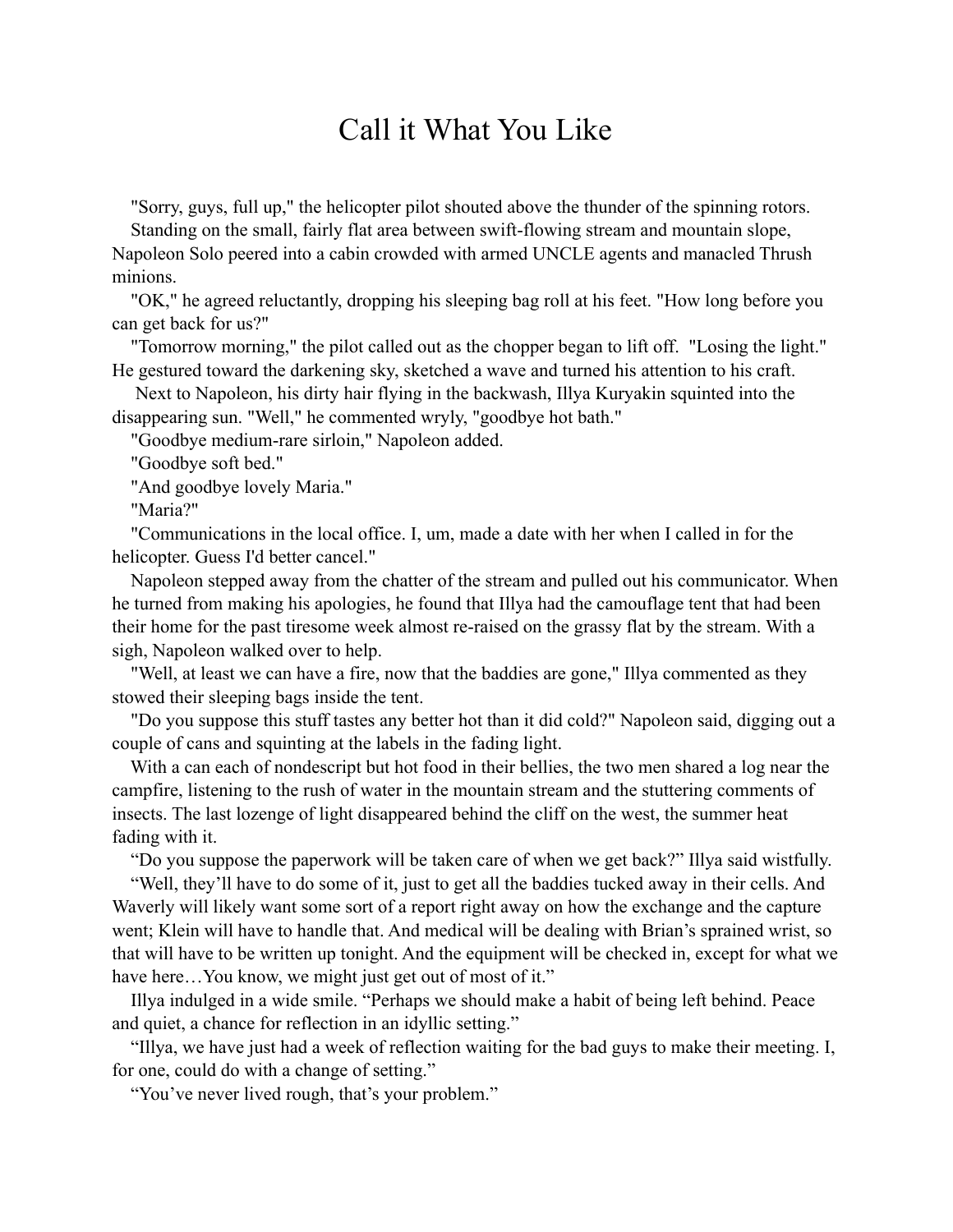"And you have? I'll have you know I went camping two or three times when I was a teenager. I grew out of it."

Illya shrugged. "For many people, this would be the perfect vacation."

 Napoleon plucked irritably at a shirt that was stiff with the dirt and dried sweat of a week in the wild. "If this is a vacation, ask the bellboy to bring me some clean clothes," he said. "I'd give a lot just to smell better."

"How about a sauna?" Illya said.

"How about a cold bottle of Dom Perignon?" Napoleon countered.

"Champagne will have to wait," Illya said, "but we could manage a sauna."

 "Do you know of some alpine lodge around here that you haven't seen fit to mention, IK?" "I'm afraid not. But there is that cave."

 "Cave?" Napoleon said. "Are you talking about that hole in the rock where we stored the provisions?"

 "It's big enough," Illya said, in what Napoleon thought of as his engineer voice. "You wouldn't want it to be too big a space, say 25 square feet. We could hang one of the sleeping bags over the entrance, tie it to the bushes on either side. There's enough of a breeze, I think…" He licked and raised an index finger experimentally. "If we left a space at the top it would draw the smoke out."

 "Illya, as fun as it sounds to bump around in the dark building a sauna, I think I'll just wait for the real thing."

 "Suit yourself," Illya said, pushing himself off the boulder. He snagged one of the rolled sleeping bags from the tent and filled a bucket from the stream. He set off up the steep hillside to the smudge of greater darkness that marked the small cave.

 Napoleon listened to the faint sounds of his partner crackling through underbrush gathering dry wood. Silence then, except for the occasional pop from his own dwindling fire and the faint breeze murmuring through the trees. He sighed. The attractions of the natural world were shortlived, in his estimation. If Illya weren't so pig-headedly pursuing his backwoods spa, they could at least have a rousing game of Botticelli.

 He twisted on the rock, squinting up the dark slope. A warm light glowed; firelight diffused by a red sleeping bag, Napoleon figured. What did Illya think he was doing in there, anyway? They'd be back in civilization in 15 hours or so, if the chopper pilot got moving early.

 Heaving another long-suffering sigh that really deserved an audience, Napoleon rose. Might as well see what his partner had rigged up.

 He pushed past the edge of the sleeping bag, stooping his way into the small hollow in the hillside. Across the large fire that dominated the space, a dark thing squatted. It was almost black from head to toe and including, Napoleon noticed with amusement, the dangling genitals. Illya's blue eyes glowed in the dark face.

"New look for you, isn't it?" Napoleon commented.

"Mud," Illya explained. "I have to maintain my complexion." White teeth flashed.

 "Mind if I join you?" Napoleon asked, tugging his shirt over his head. Illya nodded toward the crumpled pile of his own clothes against the cave wall. Napoleon's joined them.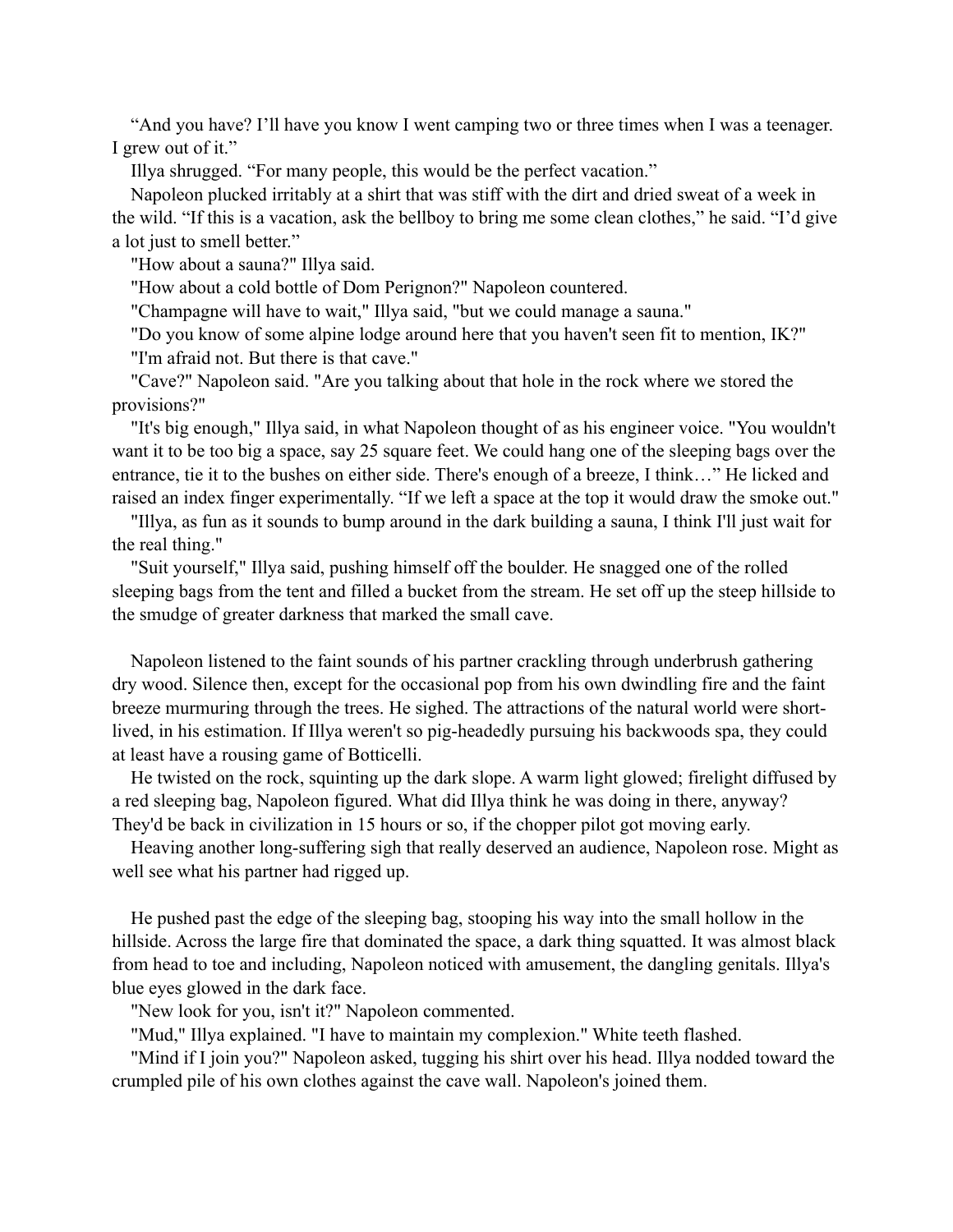Napoleon settled cross-legged, squirming to create a hollow to suit his butt in the cave's dirt floor. Illya remained squatting, elbows on knees and hands dangling. The fire crackled, filling the small space with fragrant smoke and heat. They stared into the flames. The silence stretched comfortably. Napoleon felt the tickle of sweat down his side, squishing behind his knees, under his arms. Sweat traced streaks through Illya's mud coating.

 After another few minutes, Napoleon creakily uncrossed his legs. "Well, I think I'm about medium rare," he said,

 "And my pores are open," Illya said. He began awkwardly kicking dirt over the fire as Napoleon crawled out of the cave. The night air stirred softly, not warm enough for languor, not cool enough for discomfort. The sensation was unsettling and somehow promising.

 Napoleon stretched out his arms toward a black sky filled with a rich sprinkle of stars paying homage to a full, fat, buttery moon. Behind him Illya chuckled. "Master of all he surveys," he said.

"Well, king of this mountain, anyway," Napoleon said.

 "Not if I beat you down," Illya challenged. He whooped and set off on a hazardous flight, leaping over brush and stones. Tutting over his own competitive nature, Napoleon recklessly dashed after his partner, trusting to his legendary luck and arriving at the tent in a dead heat. A small, sharp pain stabbed at his left foot. He used Illya's shoulder as a prop while he examined the bottom of his foot. "I think I picked up a sticker," he complained.

 "We'll rush you to medical as soon as we're back in civilization," Illya said unsympathetically. "Tweezers?"

"In the First Aid kit," Illya said. "On the helicopter."

 Napoleon straightened and with a click of annoyance gestured back toward the cave. "Clothes," he said succinctly.

 Illya wrinkled his nose with distaste and instead walked to the bank of the shallow stream glittering in the moonlight. Squaring his shoulders, he stepped in.

"How is it?" Napoleon asked apprehensively as Illya lowered his body into the water.

 "Warmer than snowpack, but not much," Illya murmured with control. He squatted, then stretched out on his back, one hand clutching a rock for stability. The contours of his body emerged palely as the mud swirled away.

 Napoleon wavered, glancing back at the cave where his filthy clothes waited. "Yuck," he said, and stepped into the fiery cold of the water. He improvised an imaginative string of obscenities as he sank into the chill, but Illya's head was underwater and he missed the show.

 Once he was numb, it really wasn't so bad, Napoleon reflected. The water generously carried away the grime of the past week, its current moving along his muscles like the fingers of a masseur. A masseur with really, really cold hands, but still... He tilted his head back and let the water comb his hair. Bubbles tickled in the stubble of beard on his cheeks. He had abandoned shaving during their expedition, but Illya had suffered the self-imposed scourge of a dry shave each morning.

 Napoleon raised his head and saw Illya, a couple of feet away, intently stroking between his legs. Making sure the mud was gone, of course; this was certainly not the time or place for jerking off.

But he was suddenly remembering camping with James, four years older and already a young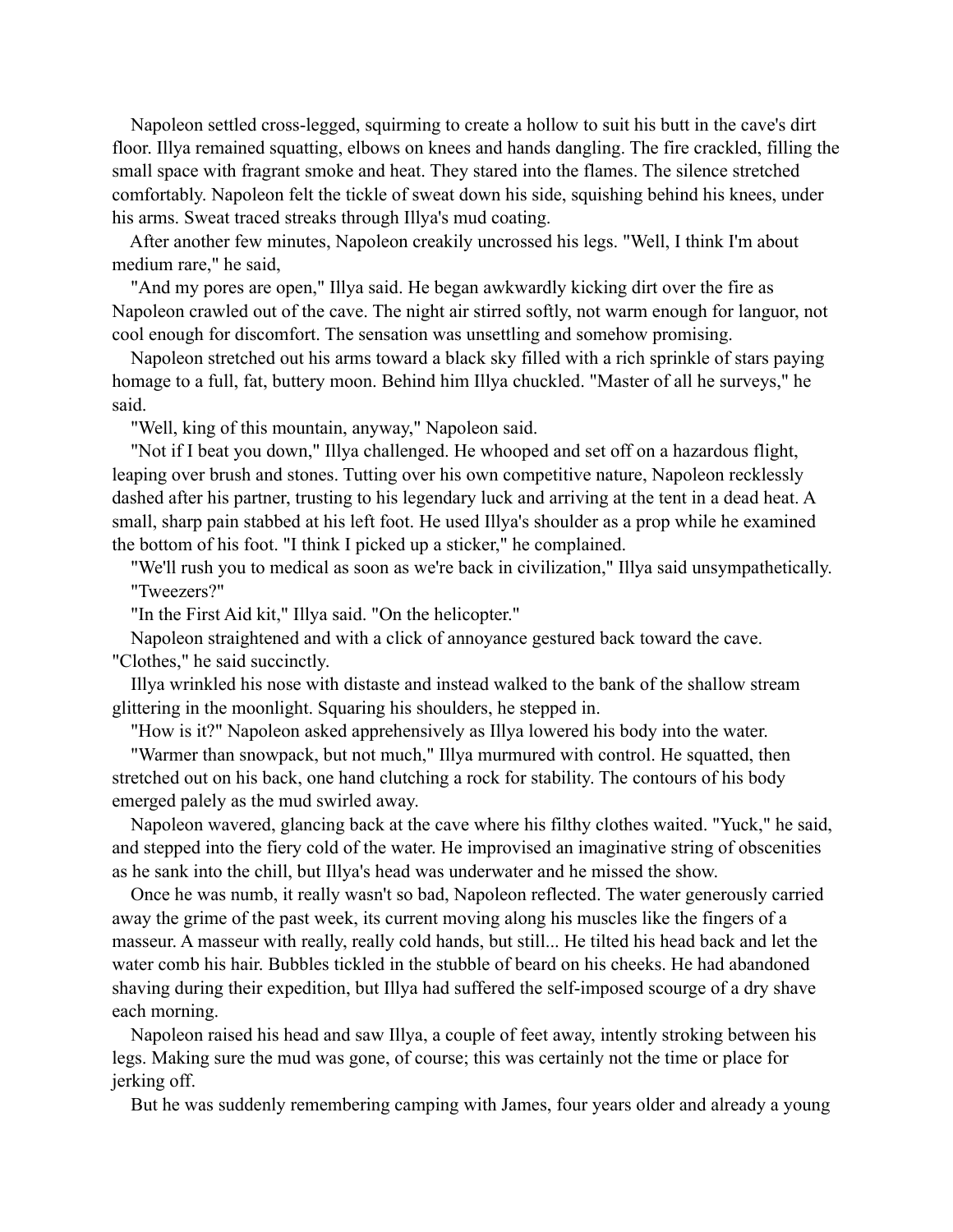man. As they huddled by the fire, faces burning and backs freezing, James had produced a bottle of harsh whiskey. It tasted like the kerosene lamp smelled, but if his hero could keep it down, so could Napoleon. Barely.

 Later, warmed by their raucous laughter at something that had seemed like the funniest thing in the world, James had proposed a game – see who could shoot further. It had seemed an adult extension of schoolboy exploration. Napoleon had joined in, a little uneasily, and James had won – by a mile. The look on his face afterwards as he watched Napoleon finish – his cheeks flushed, his mouth slightly open, his eyes hungry, his hands clasping nothing. What might have happened if James hadn't driven his car off a bridge into the black depths of the Sans Espoir two months later?

 Napoleon sat up abruptly and, scooping up a handful of sand from the creek bed, began to scour industriously at his arms and legs.

 Illya glanced at him and borrowed the idea to scrub at his hair. When he stretched out to rinse the sand away, his hair floated like seaweed, his face peaceful, like a sleeper under the glittering water. The image made Napoleon uneasy. He grabbed Illya's shoulder, hauled him up into the air.

"You know, we left our guns up in the cave," he said, by way of excuse.

 Illya peered at him through the water running down his face. "Mine is in the tent," he said, "should a rabbit attack. And what's got you so jumpy, Napoleon?"

 Napoleon shrugged. "I guess I'm just a city boy," he said lamely. "Nature makes me nervous." Illya grinned. "And there is the grievous wound on your foot. Perhaps you're in shock."

 "Well, I'm about to be hypothermic." Napoleon pulled his legs under him and stood up, shivering in the breeze, his cock aching and shrunken with the cold.

 Illya led the way up the bank and walked along the stream to a large, relatively flat boulder, where he stretched out on his back. He patted the rock. "Come lie down," he called. "It's still warm."

 Napoleon limped to the waist-high rock and lay down beside Illya. The boulder was nicely warm, releasing the heat it had stored up all day. Napoleon pressed himself against it, willing his muscles (all of them) to loosen. Now, if they had one of the sleeping bags to spread over them. No, a nice thick duvet to capture the heat as they lay on the rock. No, not a rock - a bed with clean sheets. Well, not completely clean. Sheets smelling cozily of sex and clean perspiration...

 Napoleon sat up suddenly. Illya looked at him through one slitted eye. "What?" he demanded. Napoleon pulled his left foot onto his right knee. "This damn thorn," he improvised.

 Illya sighed. "Very well, I suppose immediate surgery is required." He slid off the rock and knelt at Napoleon's right foot. He motioned impatiently and Napoleon straightened his left leg. Illya squinted at it in the moonlight. "I don't see anything."

 "It's right there on the ball, just to the outside of the middle," Napoleon directed, flexing his toes. The tiny jolt of pain that resulted reassured him. There really *was* a thorn.

 Illya blew gently on the foot. "Dirt," he explained. He ran his fingertips lightly over the sole of Napoleon's foot, gentle and slow. Intimate. Napoleon shivered reflexively.

"You are ticklish?"

"Apparently."

"And I thought I knew everything about you."

"Same here. I would never have taken you for a hedonist."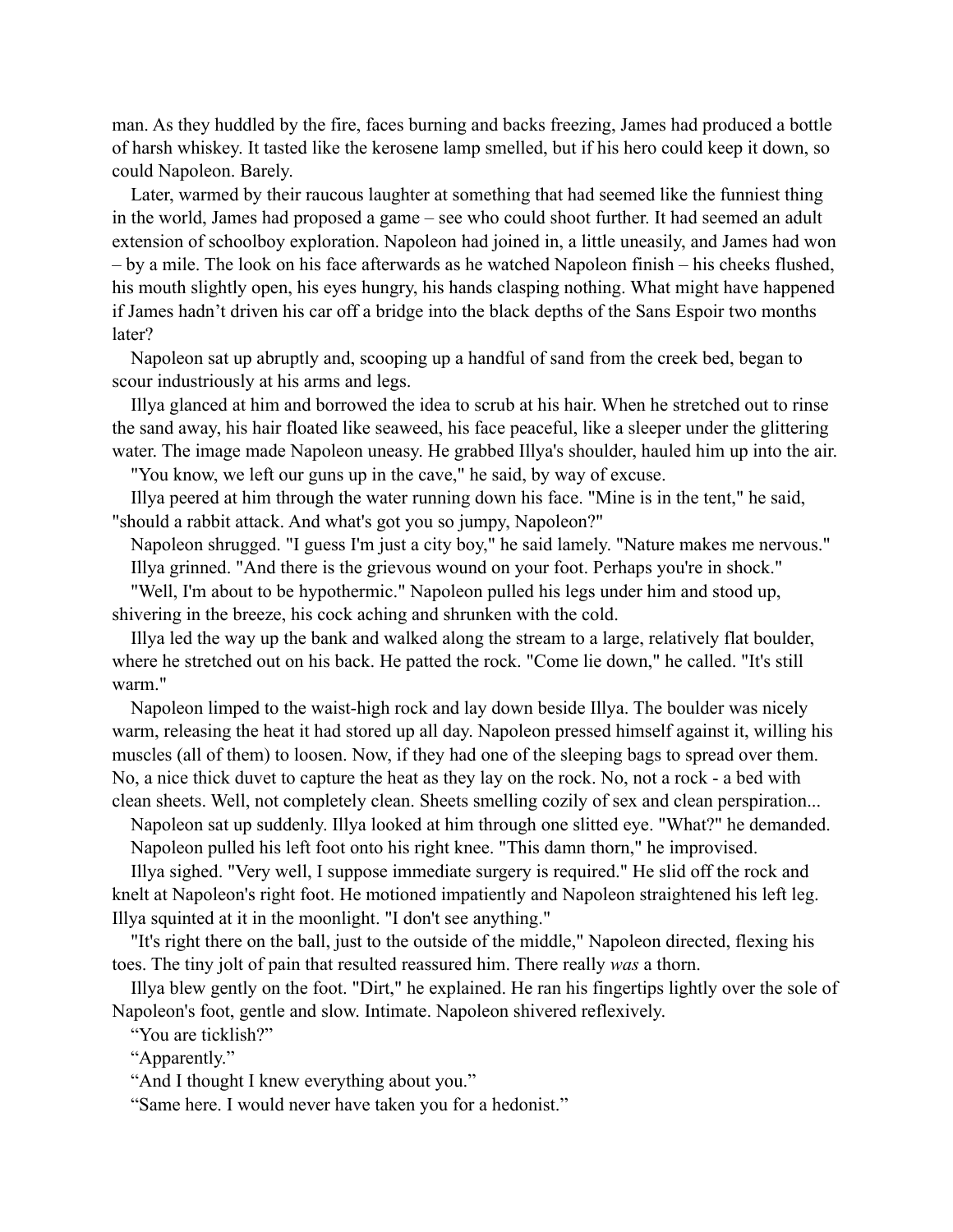Illya's voice was guarded. "Hedonist?"

"The sauna."

"Ah. Well, why not? It felt good, did it not?"

"I've just never been aware that that was a priority for you."

 "All animals seek pleasure...Ah! There it is." Illya's fingertip brushed softly against the thorn. He pinched at the area and Napoleon jerked.

 "Hold still if you want this out. Just because I seek pleasure in different ways doesn't mean that I don't seek it. I am simply more democratic in my pleasure than you are."

"Democratic?" Illya dug deeper and Napoleon couldn't resist another wince.

 "I attempt to find pleasure in the circumstance I'm in. You attempt to create a situation that you know, from past experience, will please you. You are trapped into repeating your previous pleasures."

 "That is not true," Napoleon said with annoyance, "and you know it. I'm more than open to new experiences."

 "Within a narrow constraint," Illya said stubbornly. "Tonight, denied the company of the lovely Maria and the comfort of an expensive hotel, you are at a loss. Your openness extends to a new cuisine at a fine restaurant, a new dance step. A new position with the lady of the evening."

 "My openness extends a good deal further than that. But, there's something to be said for refining what pleases you."

"There's something to be said for trying something new."

Napoleon arched an eyebrow. "What did you have in mind?"

 Illya didn't answer. He ducked his head and something warm and wet lapped the sole of Napoleon's foot. "Hey!" He tried to jerk his foot away, but Illya had a firm grip on his ankle. "What the hell are you doing?"

 Illya looked up, his eyes silver in the moonlight. "My nails aren't long enough," he said, and bent to close his lips on Napoleon's foot. There was suction and a slight scrape of teeth. Illya leaned back and spat to the side. "Got it," he said.

"Yeah," Napoleon said thoughtfully. "I think I'm beginning to get it, too."

 They sat for a long moment, unmoving, staring at each other. Napoleon scooted to dangle his legs over the edge of the boulder in front of Illya. Too close. Not close enough.

 Illya remained where he was, sitting on his heels, hands on his thighs. His eyes were on Napoleon's face. Napoleon's eyes were on Illya's partially erect penis. Want to see who can…? No, wrong game. What exactly was the game here? He shivered, recalling the sensation as he stepped out of he sauna, of begin suspended between possibilities.

After a few moments of reflection, Napoleon slowly spread his legs.

Illya snorted an uncertain laugh. "You have another thorn?" he said.

"Well, I think I'd really like you to check," Napoleon said.

 With a slow nod, confirmation of something unspoken, Illya rose to his knees and shuffled close to the boulder. His cock, Napoleon realized, must be pressed against the warm rock, squeezed firmly between the roughness of the boulder and the soft skin of Illya's belly. Throbbing like a heartbeat, it must be, because Napoleon felt an answering pulse between his own legs.

Now Illya's hands were on Napoleon's thighs. Warm. Pressing his legs further apart.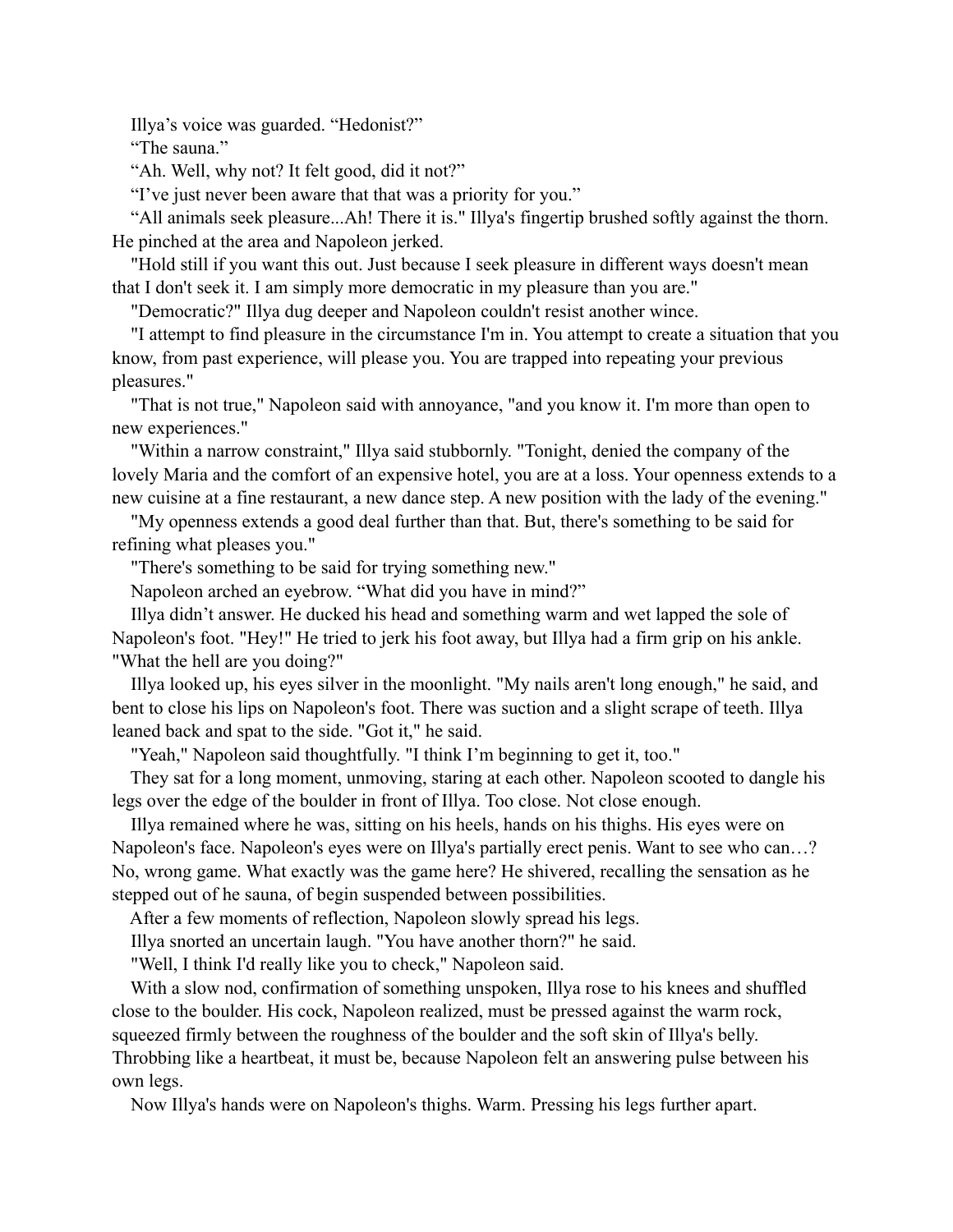Illya's head dipped again. His hair brushed Napoleon's stomach. There was an aching moment and then enveloping heat and warmth. Napoleon moaned, a helpless exhalation. If he closed his eyes, this might have been any of a number of past encounters with Ritas and Nicoles and Teris and Susans. But there was the smell of smoke and pines and warm grass in his nose, the sound of rushing water and sighing branches in his ears, the grit of rock beneath him and Illya's strong hands on his thighs.

"Something new," Illya had said. Jesus.

 Napoleon opened his eyes, watched the muscles of Illya's shoulders flex and shift as he moved. He laid a hand gently on Illya's hair, still gritty from the sand. Illya's tongue, soft as velvet, curled around the underside of Napoleon's cock, massaged the head, molded itself onto the contours. "Oh, wow," Napoleon breathed; Illya's laugh tickled along the length of his cock.

 "Could you..." Napoleon began and then couldn't express what he wanted. But with the telepathy that served them so well in the field, Illya knew, and pressed his lips tighter, increased his tempo. "Thanks," Napoleon rasped.

 And he was close. Time to help things along with a little imagery. Napoleon riffled through images of ladies, lush and lean, en flagrante and needing coaxing to get that way. But the image that settled in behind his eyelids was of Illya leaning on the boulder, his swollen cock pinned between warm flesh and cooling granite, scraping deliciously with his small movements.

 When Napoleon arched helplessly up from the rock, forcing himself deep, Illya accommodated him, drew him in. When he spasmed, and again and again, Illya took it all. Sagging with a contented sigh, Napoleon thought he would be grateful forever.

 He opened his eyes. Illya still knelt by the boulder, his head tilted quizzically as he regarded Napoleon.

"Come lie down," Napoleon echoed Illya's invitation. "It's still warm."

 Illya smiled and crawled up on the flat rock. He stretched out on his side, his cock pointing expectantly at Napoleon.

 "Um," Napoleon said uncertainly. He carefully curled his fingers around the warm column. He tamped down the ingrained instinct to shake it as he would a hand. Illya pushed himself up on one elbow to watch with an amused expression. Napoleon began moving his hand, gently pumping. He forced his other hand between Illya's legs to cup the taut balls.

 Napoleon closed his fingers, rolled the balls ungently. Illya jerked; his expression was no longer amused. A growl rumbled in his throat.

 "Ssshh," Napoleon said, and continued. Illya's breath was audible, a little harsh, but Napoleon wasn't satisfied. After all, Illya could give himself a hand job.

 He removed his hands and bent his head. Mimicking Illya's earlier attention to his foot, he gently scraped his lower teeth along the underside of Illya's penis. Illya made a long, soft sound. Napoleon swiped his tongue wetly over the head – salty, he thought – then continued the damp trail upward. He dipped briefly into Illya's belly button. Sand there, too.

 Illya's hands closed on his head, trying to push him back down. Napoleon shook them off impatiently and closed his mouth on Illya's stomach, blowing a resounding raspberry in warning. The muscles tightened and vibrated with Illya's silent laughter.

 Napoleon continued his journey. If he were with a woman, the next stop would be the breasts. Uncertainly, he found Illya's flat nipple and, as an innovation, rubbed his hairy chin over the nub.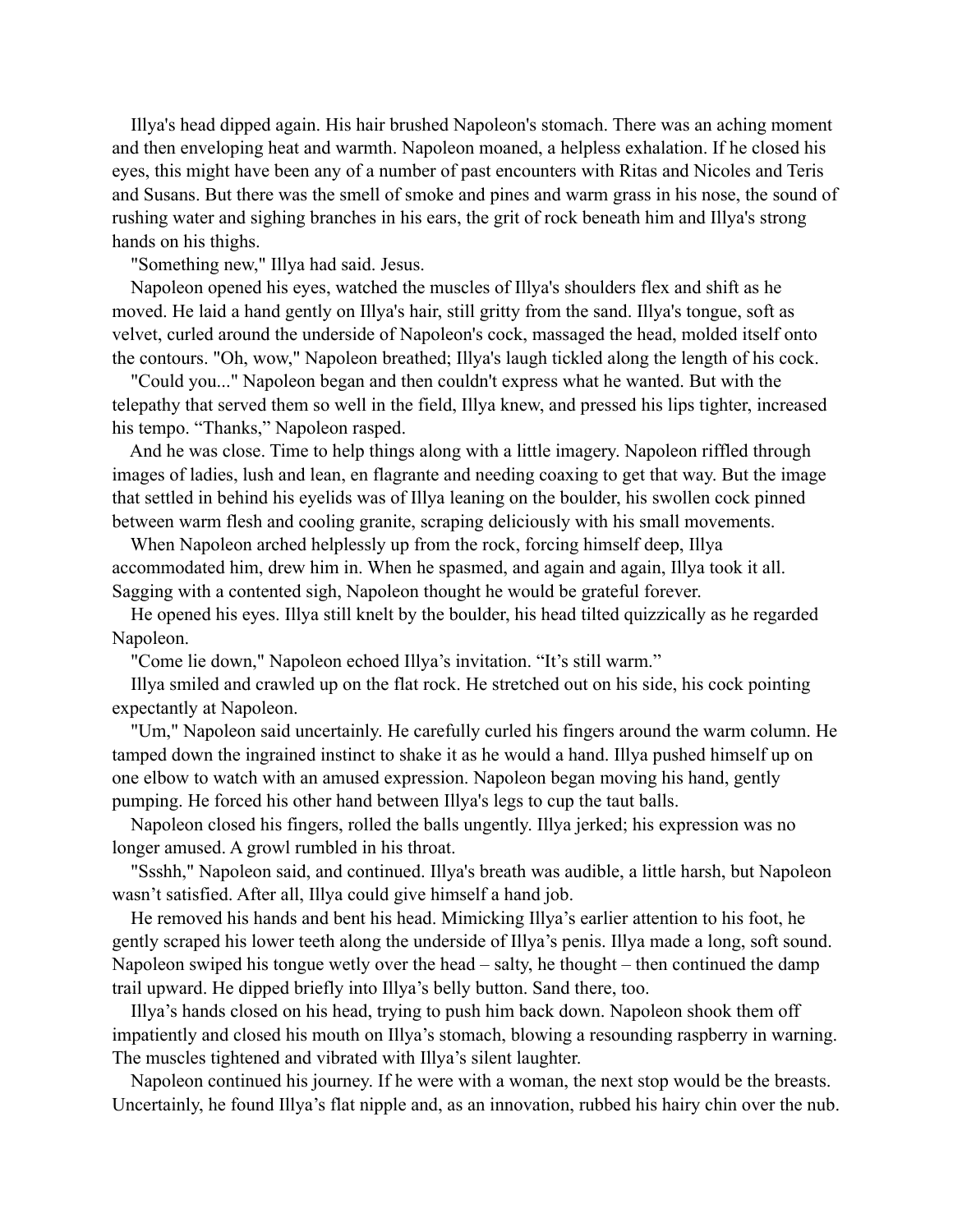Little reaction, except Illya was apparently ticklish here and wriggled away from the teasing.

 OK, neck. Stubble dragged at his tongue. A noticeable Adam's apple. Cords of muscle. Napoleon nuzzled into the soft skin just under Illya's jaw, sucked hard. Let Illya explain *that*  tomorrow morning. He licked at the spot, a little apologetic, a lot excited at having marked his partner.

Illya grunted and shifted restlessly against him.

 "You close?" Napoleon demanded, and felt a tingle of excitement at asking such an intimate question, at forcing an answer. Illya nodded slightly. Did he blush? Hard to tell in the moonlight.

 "Good," Napoleon said, levering his leg between Illya's, stretching out partially on top of him. Napoleon grasped Illya's arms, pulled their bodies close together. Illya's cock was a hard column between them, pulsing with blood. Napoleon felt it beating, as though they shared a single organ.

 Napoleon began moving, undulating against Illya. His own spent cock roused weakly. Without thought, he pressed his mouth against Illya's. For a long moment, he was in the kiss by himself, then Illya's lips softened and opened, Illya's hand closed softly behind Napoleon's neck, thumb ruffling the edge of his hair.

 Illya pushed against him, rolling them to lie side by side, both of them moving now, chafing elbows and thighs on the rock in their fever. The cock jerked, jerked between them.

 Illya moaned around Napoleon's tongue, pulling him into a crushing embrace. Warmth spread between their bellies and they lay for a moment, breathing against one another's neck.

 Finally, Illya sank back on the rock, pulling Napoleon with him. Napoleon lay for a moment, feeling Illya's hip bone digging into his stomach, Illya's soft cock and his own, slightly swollen, nestled together like old friends.

Napoleon rolled onto his back. Their hands touched but did not clasp.

 They lay in silence for a long while, staring up at the heavy moon. The wetness on Napoleon's stomach cooled and began to itch as it dried.

 "So," he finally said, falsely casual, because somebody had to say something, "you ready to go get those clothes out of the cave?"

"No."

 "Well, it's going to look a little peculiar if the helicopter finds us lying here buck naked in the morning." Napoleon edged onto his side to look at Illya.

 Illya stared fixedly into the night sky. "I suppose you're right," he sighed, and sat up. "We certainly wouldn't want to look peculiar."

Which opened the subject. "Illya, what are we going to call this?"

"You mean in our report? I thought we might gloss over it."

"I mean," Napoleon emphasized, grasping Illya's arm to draw his eyes, "between us."

 Illya shrugged, but his expression was uncertain, his eyes exploring Napoleon's face. "We'll call it pleasure modified to circumstances. Like the sauna. It need mean nothing more than that. You are the one with the reputation for keeping sexual encounters inconsequential."

 "In the first place, thanks a lot. In the second place, this wasn't my usual inconsequential encounter. This was us. And in the third place, you started it. Why?"

 Illya sighed, his expression frustrated. "Because it's been a long week. Because the sauna and the stream excited my senses. Because we trust each other. Because the moon is full and we're alone and it feels better to be naked than dressed. If it's anything more than that, I haven't